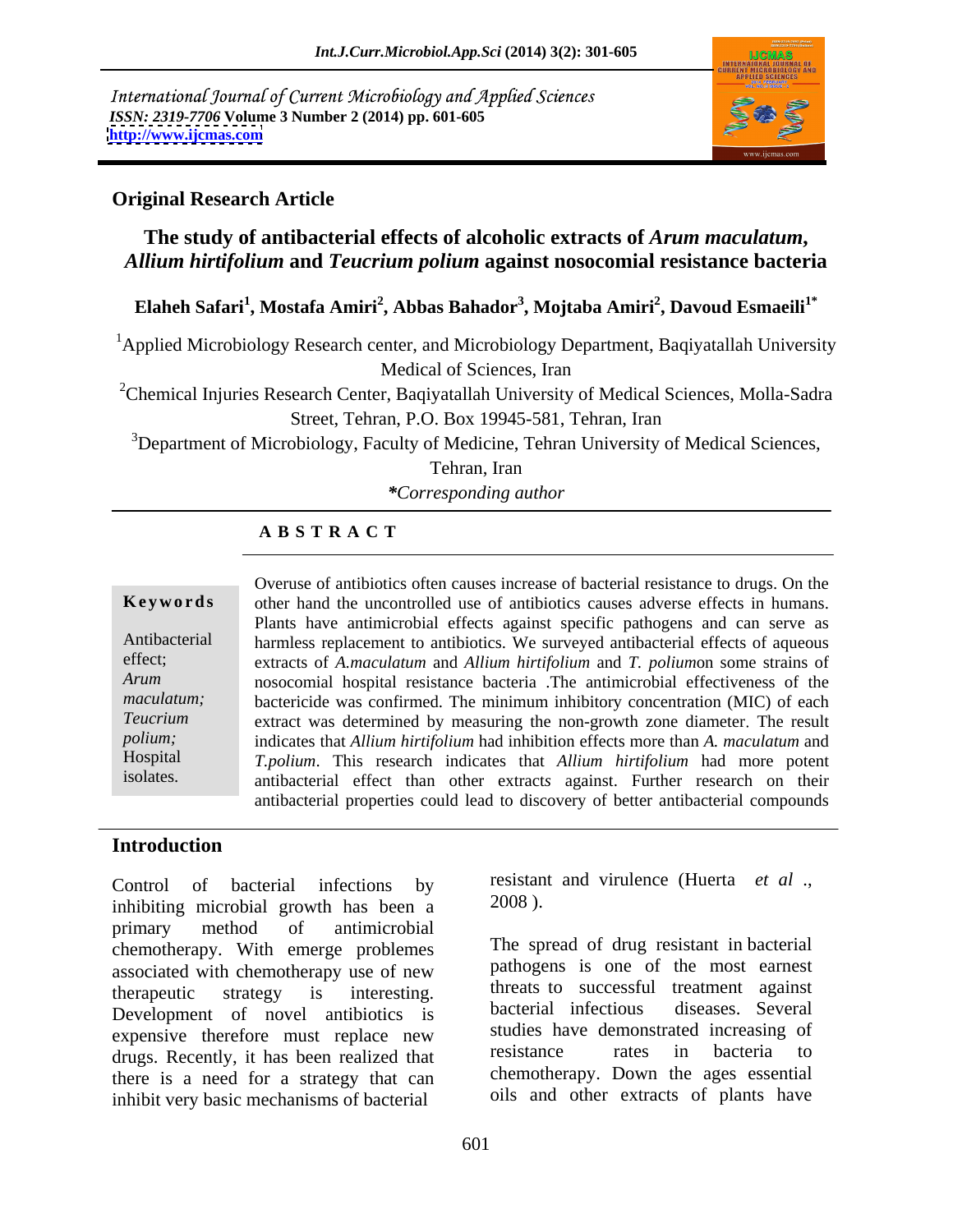products. They have been screened for infectious diseases ( Owlia *et al* ., 2008). antispasmodic, antibacterial and

The traditional medicinal methods, nosocomial Infection hospital. especially the use of medicinal plants ,still play a crucial role to overcame basic<br>health problems (Raad *et al* 2013) The Arum family, Aroidae, which health problems (Raad *et al* ., 2013). Medicinal plants which have been used by infectious diseases are important elements of traditional medicine (Ghaleb *et al.,* 06). Plants have the major advantages in medicine because still being the most effective and cheaper alternative sources of drugs (Pretorius *et al.*, 2001).

*maculatum, Allium hirtifolium* and *Teucrium polium* has been traditionally

In order to validate its antibacterial flavonoids, including quercetin and we have screened the antimicrobial of Allium genus. Disulphide and *polium* has long been recognized in folk antioxidant, immune system regulating, medicine in the treatment of many pathophysiological implications, such as

evoked interest as sources of natural gastrointestinal disorders, inflammations, their potential uses as alternative been shown to induce hypotensive, anti remedies for the treatment of many inflammatory, and hypoglycemic, There has been an premonition increase in *T. polium* have shown it to contain various rate of new and reemerging infectious compounds such as iridoids, flavonoids diseases also another concern is the and cirsiliol.The present study was carried development of resistance to antibiotics in out to examine the antibacterial effects of therapeutic centers.(Parekh *et al* ., 2008). T. polium on the afferent bactries of diabetes and rheumatism.Its extract has nflammatory, and hypoglycemic, antispasmodic, antibacterial and antipyretic activities. Chemical analyses of nosocomial Infection hospital. (Shakhanbeh *et al* ., 2001).

humans for treatment of common tropical, and many of them marsh or water This research has been focused to develop are active against bacteria, fungi, viruses, therapeutic compounds from Iran plants as and protozoa. A terpenoid constituent, complement for drug candidates. Iran is capsaicin, has a wide range of biological one of the countries in the world for activities in humans, affecting the nervous biological sources depending on different cardiovascular, and digestive system, as geographical, ecological. The *Arum*  well as finding use as an analgesic (Ferda The Arum family, Aroidae, which numbers nearly 1.000 members, mostly plants, is represented in Iran by a sole species. The leaves of the plant are used commonly by the local people as a vegetable. The roots of the *Arum maculatum* species are used in such treatments as diaphoretics, expectorants, and vermifuges. Terpenes or terpenoids Colak *et al.,*2009).

used reason theirs antiseptic and Shallot, scientifically called Allium antibacterial properties for treatment of *hirtifolium* Boiss., belongs to *Allium* genus infectious diseases. and liliaceae family.Saponins, sapogenins, properties with respect to traditional uses, kaempferol, are found in different species activity of parts of *Arum maculatum*, trisulphide compounds are amongst the *Allium Hirtifolium* and *Teucrium polium* most important compounds existing in against different microorganisms of Allium genus species. There have been<br>nosocomial Infection hospital ( reports about shallot having Mahboubim *et al* .,2008). *Teucrium*  Shallot, scientifically called *Allium* sulphuric compounds (thiosulfinates) and flavonoids, including quercetin and of *Allium* genus. Disulphide and *Allium* genus species.There have been reports about shallot having pharmacological effects, e.g. antioxidant,immune system regulating, anticancer and anti-trichomonas effects (Kazemi *et al.,*2010).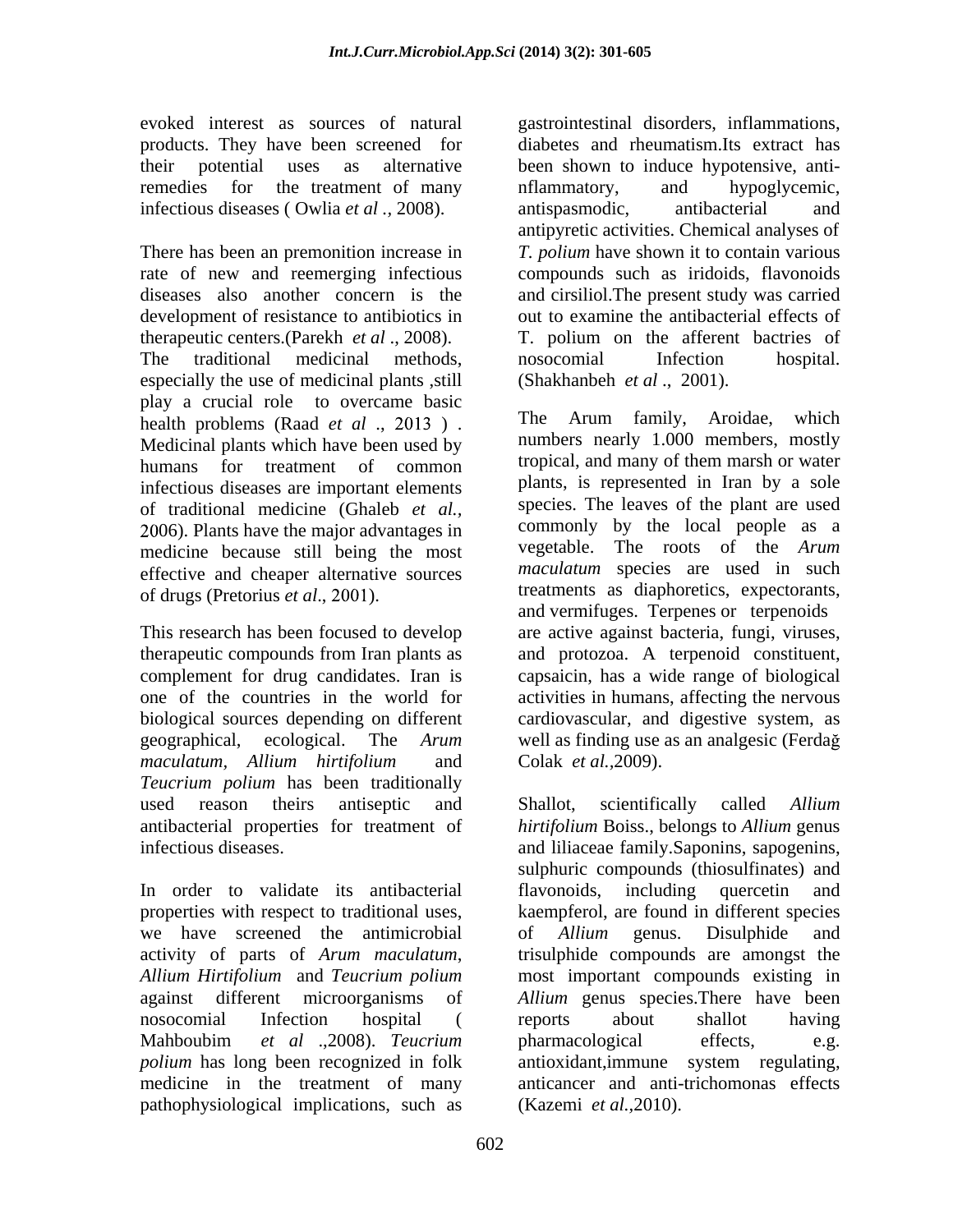In this research selected a fresh leaves of *Arum maculatum* and flowering arial parts of *Teucrium polium*, *Allium hirtifolium* for effective extraction. This plant was collected from the mountains in - lorestan  $\frac{\text{growth}}{\text{c}}$  and were cultured province (Iran) in spring 2012 and The the antimicrobial effectiveness of the plants were authenticated by baridge essence drug company. The special parts of plants were separated, cleaned and dried under shade at room temperature for one week, After that was dried plants were powdered mechanically. In preparation of the alcoholic extract was 500 g dried powder was macerated in 100 ml ethanol zone dia<br>
<sup>2006</sup> and standard for 2 deep. The solution method. 80% and stand for 3 days. The solution method. was filtered for 3 times. The alcoholic **Results and Discussion** extracts were concentrated using steam bath whereas a rotary evaporator was used to remove ethanol from the has inhibition effects more than Arum extracts then were stored in glass bottles in a refrigerator until used. minimum inhibitory concentration (MIC)

This study is conducted according to the NCCLS 2004 standards and instructions.<br>Pseudomonas aeruginosa was 3 mm and The following standard species used in The *Klebsiella pneumoniae*, *Shigella* the this study are obtained from badily attached<br>hospital. In this research isolated  $\alpha$  is the contract of the second property at the term nosocomial Infection hospital resistance bacteria's and identified using standard<br>zone Teucrium polium, against biochemical tests, catalase, oxidase, *dysentriae* were 2cm and the non-growthmorphology). They were grown on

**Materials and Methods Plant material and Preparation of** *diffusion zone* was measured to confirm **extract** the results. The bactericidal effect of the Mueller-Hinton agar. After a 24h antimicrobial influence of non-growth diffusion zone was measured to confirm extracts could be confirmed if there was no detectable bacterial growth. To validate the results, some samples using Fyldo platyn rod, were picked up from the non growth diffusion zone and were cultured in a sterile environment. Consequently, antimicrobial effectiveness of the bactericide would be confirmed if there was no detectable bacterial growth in the disc diffusion zone. At the end, the minimum inhibitory concentration (MIC) of each extract was determined through experiments by measuring the non-growth zone diameter according to the diffusion method.

# **Results and Discussion**

**Screening of antibacterial activity** experiments by measuring the non-growth Those extracts of Arum *maculatum*, and the *mathod* In this recept all *lium* intifalium *Allium hirtifolium* and *Teucrium polium*<br>was assayed against both gram positive begandamonas aeruginosa be more than (*S. aureus*, *P. acne* and *E.coli* ) and gram negative bacteria (*E. coli, S. typhi,* diffusion zone). The non-growth diffusion<br>P. *aeruginosa, A. baumani, zone Taucrium* polium against *K. pneumoniae, S. dysentriae, S. typhi and S. aureus*. this study are obtained from baqiyatallah disearching subsequential control of the subsequential control of the salmon of the salmon of the salmon of the salmon of the salmon of the salmon of the salmon of the salmon of th microbiological methods (Culture,  $\frac{25.0 \text{ m}}{\text{stanh} \cdot \text{log} \cdot \text{log} \cdot \text{log} \cdot \text{log} \cdot \text{log} \cdot \text{log} \cdot \text{log} \cdot \text{log} \cdot \text{log} \cdot \text{log} \cdot \text{log} \cdot \text{log} \cdot \text{log} \cdot \text{log} \cdot \text{log} \cdot \text{log} \cdot \text{log} \cdot \text{log} \cdot \text{log} \cdot \text{log} \cdot \text{log} \cdot \text{log} \cdot \text{log} \cdot \text{log} \$ The result indicates that *Allium hirtifolium* has inhibition effects more than *Arum maculatum* and *Teucrium polium*. The of each extract was determinate through zone diameter according to the diffusion method. In this research, *Allium irtifolium* antibacterial properties against *Pseudomonas aeruginosa* be more than *Arum maculatum* (5 mm non-growth diffusion zone). The non-growth diffusion zone *Teucrium polium* against *Staphylococcus aureus*, *A.baumani, K. pneumoniae*, *P. acne, E.coli* and *shigella dysentriae*, *S. aureus* were 2mm. Inhibition zone *Arum maculatum* against *Pseudomonas aeruginosa* was 3 mm and in *Klebsiella pneumoniae*, *Shigella dysentriae*, *Salmonella typhi*, *Staphylococcus aureus*, *Propionibacterum acne* and *E.coli* were2.5 mm. Inhibition zone *Teucrium polium*, against *staphylococcus aureus* and *shigella*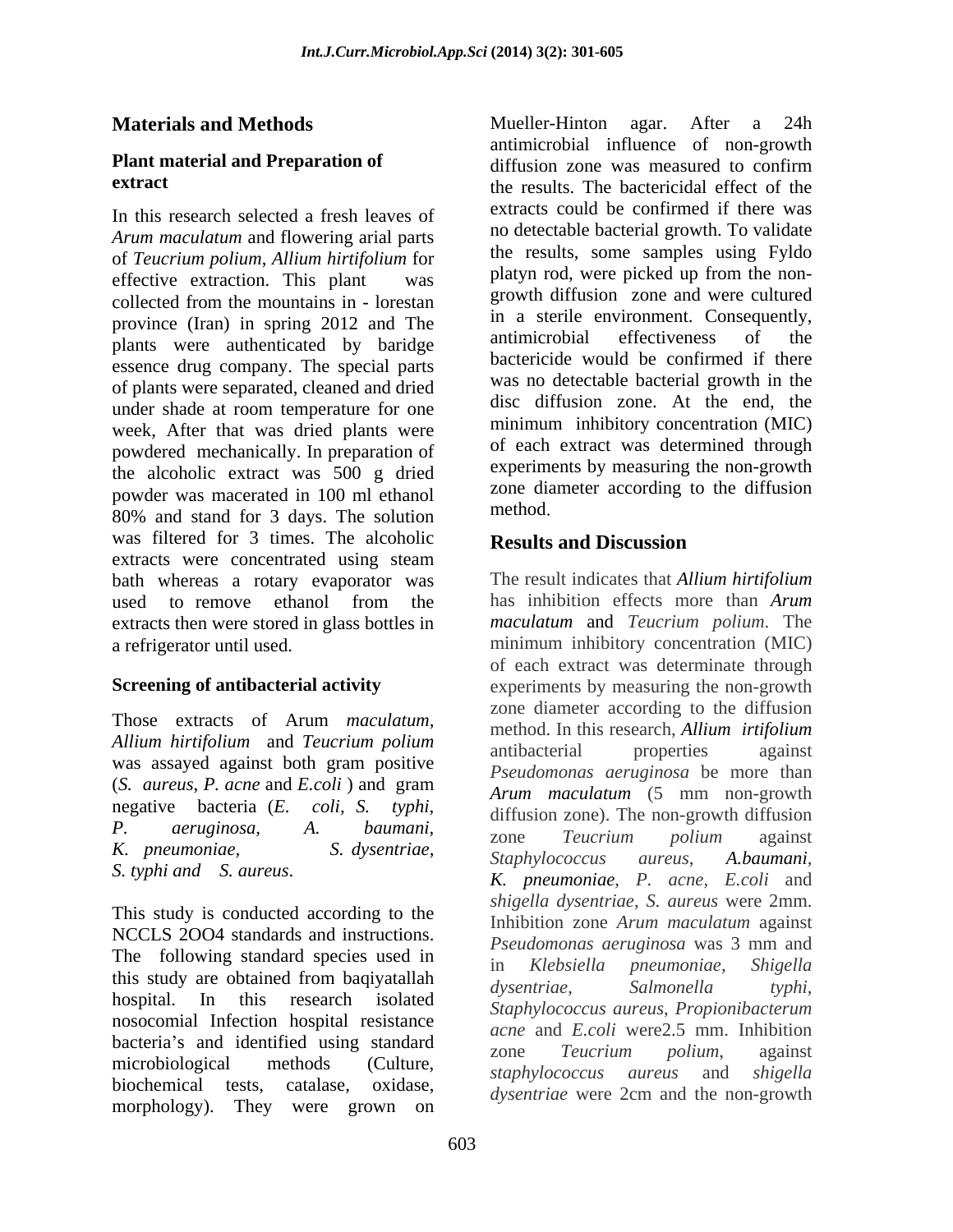|                          | Gram   | <b>Inhibition zone</b> | <b>Minimal concentration</b> |
|--------------------------|--------|------------------------|------------------------------|
| <b>Bacterial Species</b> | $-/-$  | diameter (mm)          | values (MIC) µg/ml           |
| P. aeruginosa            | $\sim$ |                        |                              |
| A. baumani               |        |                        |                              |
| K. pneumonia             |        | ,.                     |                              |
| S. typhi                 |        |                        |                              |
| S. aureus                |        |                        |                              |
| $P. \text{acne}$         |        |                        |                              |
| E.coli                   |        |                        |                              |

**Table.1** Antimicrobial effect of *Arum maculatum* extract based on dilution method

**Table.2** Antimicrobial effect of *Teucrium polium* extract based on dilution method

| <b>Bacterial Species</b> | Gram $-$ /+ | Inhibition zone diameter (mm) |
|--------------------------|-------------|-------------------------------|
| $P.$ aeruginosa          |             |                               |
| A. baumani               |             |                               |
| K. pneumonia             |             |                               |
| S. typhi                 |             |                               |
| <i>S. aureus</i>         |             |                               |
| $P. \text{acne}$         |             |                               |
| E. coli                  |             |                               |

**Table.3** Antimicrobial effect of *Allium hirtifolium* extract based on dilution method

| <b>Bacterial Species</b> | Gram  | Inhibition zone | <b>Minimal concentration</b> |
|--------------------------|-------|-----------------|------------------------------|
|                          | $-/+$ | diameter (mm)   | values (MIC)                 |
| P.aeruginosa             |       |                 |                              |
| A. baumani               |       |                 |                              |
| K.pneumonia              |       |                 |                              |
| S.typhi                  |       |                 |                              |
| S.aureus                 |       |                 |                              |
| P.acne                   |       |                 |                              |
| E.coli                   |       |                 |                              |
| Enterococcus faecalis    |       |                 |                              |

diffusion zone *Allium hirtifolium* against *P.aeruginosa* and *P. acne* were 5 mm and Increasing of antibiotic resistance is a serious problem in worldwide. Some medications and antibiotics have this have been discussed. Their advantages completely lost their medicinal effects, in relation to plant extracts arenatural this problem causes to the development reservoir and laboratory experiments have and creation of multiple disease resistance.

*Klebsiella pneumonia*e, *S.typhi, E.coli, Enterococcus faecalis* were 2mm. natural reservoirs of drug and because of

Medicinal plants in the last decade used as indicate that *Allium hirtifolium have*  shown no adverse effects. This research